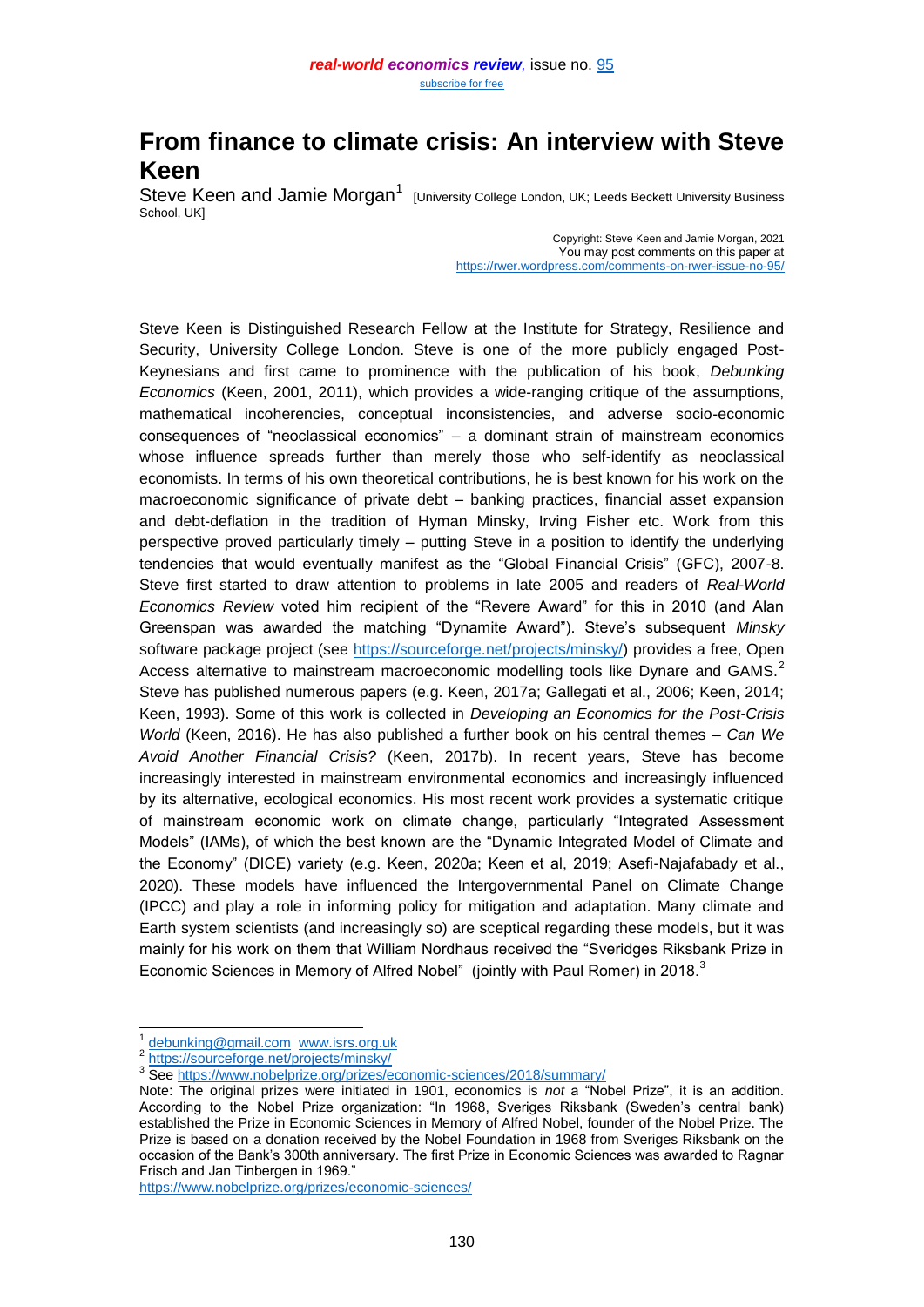Steve's blog and Twitter activity have made him something of a controversial, perhaps maverick figure in economics circles and his route into academia and subsequent career have been atypical. He attended University of Sydney in the 1970s, graduating Bachelor of Arts in 1974 and Bachelor of Law in 1976, before completing a Diploma in Education in 1977 at Sydney Teaching College. Having worked as a school librarian, NGO education officer, computer programmer and journalist he turned to economics, completing a Masters of Commerce in economics and economic history in 1990, followed by a PhD in economics in 1998, both at University of New South Wales. He was professor of economics at University of Western Sydney (UWS) until 2013, moving to Kingston University, London in 2014, following the closure of the economics program at UWS. He then took the unusual if not unique step in 2017 of initiating a crowdfunding project to free him from the administrative burden that came with his full-time higher education post. In December 2018 he announced he was now fully "retired" from Kingston.

His blogs, podcasts and funding site can be accessed at:<sup>4</sup> <https://www.patreon.com/ProfSteveKeen>

# **He is interviewed by Jamie Morgan for** *RWER***…**

 $\overline{\phantom{a}}$ 

**Jamie:** "Independence" has costs and benefits for an academic. It worked out well, for example, for the well-known climate scientist and inventor James Lovelock, who though associated with many institutions over his life took the decision decades ago to be dependent on and beholden to none. What was your motivation, and how has it turned out so far?

**Steve:** The motivation was circumstantial. You note that UWS closed its economics program. That was in response to a classic Neoliberal education deform (not a typo!) to allow universities to offer as many  $1<sup>st</sup>$  year positions as they liked, rather than imposing quotas. When there were quotas, UWS used to get 120-150 "first preferences" from school leavers, and ultimately about 300 enrolments each year. With quotas removed, first preferences plunged immediately to just 16, and similar plunges affected all other humanities subjects. UWS then brutally shut the economics program down during the final exams in 2012, without waiting to see the impact on enrolments in 2013 – which would not have been as severe. They made all 5 Professors of Economics redundant, not just me.

At the time, I had a \$52,000 a year income from Rupert Murdoch, of all people: my blog used to be republished for free by a website that Murdoch purchased. I wasn't going to let him get it for free, so I insisted on \$1000 per post. I could survive on \$1000 a week, but without a University position, I couldn't apply for research funding, so I ran a crowdfunding campaign for Minsky on Kickstarter. It raised US\$78,000, so I knew then that crowdfunding could work.

I heard about Patreon in 2016: it provides a monthly income, whereas Kickstarter, Indiegogo and so on are one-off. I was about to launch a Patreon campaign for *Minsky*, when Kingston was forced, by exactly the same Neoliberal deform that killed UWS, to make 30% of its humanities staff redundant – though it did so in a far more measured and responsible way than did UWS. In my case, they required me to either quadruple my teaching load (unlike most Heads of School, I was teaching two courses, the introductory undergraduate subject

<sup>&</sup>lt;sup>4</sup> Most posts on Steve's Patreon page are freely accessible to non-subscribers. Only his weekly podcast with Phil Dobbie is behind a paywall. He also posts at: <http://www.profstevekeen.com/> The podcasts are also available at: [http://debunking.podbean.com](http://debunking.podbean.com/) See also: [https://en.wikipedia.org/wiki/Steve\\_Keen](https://en.wikipedia.org/wiki/Steve_Keen)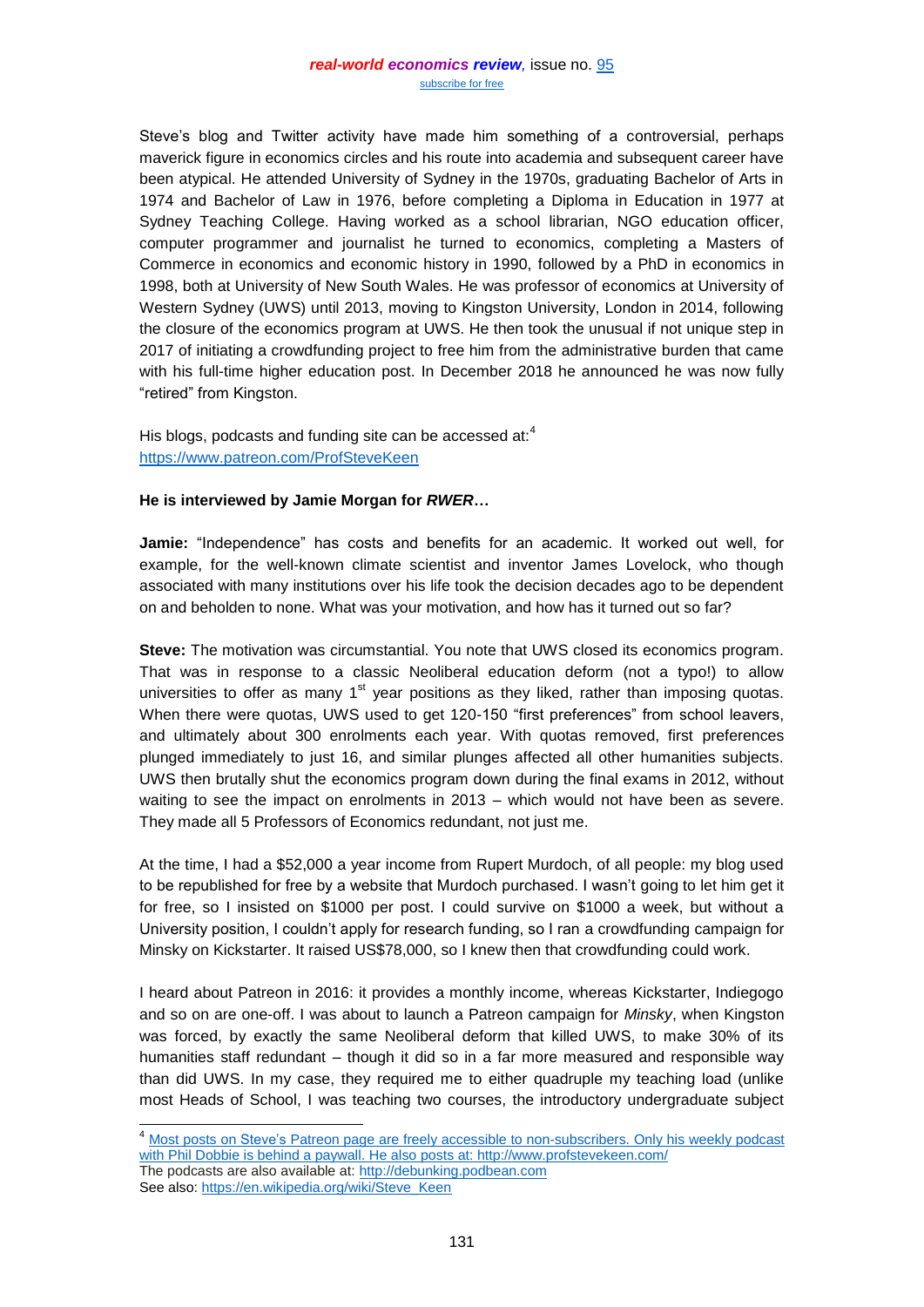and a Masters course), or take a 75% pay cut. I took the pay cut option, and turned the Patreon campaign into one for myself rather than *Minsky*. I launched my Patreon page in March 2017.

It started quickly – \$2800 per month in the first month – and then rose slowly to reach about US\$9,000 a month from about 1500 supporters three years later. That's roughly equivalent to my salary at Kingston, so I'm comfortable and able to work full-time on creative research, as well as getting the message out about how bad Neoclassical economics is – especially on climate change.

Overall, I love it. I miss teaching, but I don't miss marking, let alone the tedious, pointless administration, which was particularly bad at Kingston. There was a time when administrators supported academics, doing the inevitable paperwork while we did the teaching and research. Now they tell us what to do, without being able to do it themselves, and throw paperwork at us all the time as well.

**Jamie:** I read somewhere that there was a gradual increase in the ratio of administrators to front-line (teaching) staff of around 3:1 in the UK in the earlier part of the Millennium, but Austerity and budget controls have started to reduce that again, though without changing the way all of this now works – as you say, administration seems to be about dissemination of electronic paperwork to teaching staff and then monitoring compliance;<sup>5</sup> though this is only one aspect of a neoliberal approach to education, which as many observers have noted conflates the marketisation of education as a system of provision with an instrumental approach to both knowledge and teaching and their goals (e.g. Patomäki, 2019; Giroux, 2014; Lynch, 2006). There is now an oddly distorted concept of education as an investment with a tangible (and so measurable economic return) and a transition from student to consumer (who requires consumer protection, with the potential for actionable claims in relation to the measurable benefits of the investment as a tangible return). Value for money is now more a matter of metrics (employability) and less about intangible benefits to society derived from well-educated community citizens. In the UK this has been further embedded by the Higher Education and Research Act 2017. Some of this, of course, fits with your own work since student debt is a major issue for financial processes.

**Steve:** Yes, the financialisation of higher education has gone hand in hand with the growth of bureaucracy. More than all of the money raised from student loans has gone into the black hole of administration, so despite the increase in funding, there is less money going to education now than when universities were fully funded by the state. This has also perverted the educational process, for both administrators and students. Whereas administrators used to support the learning and research process, now they direct the fund-raising process; whereas students used to come for an education, they now come for vocational training. Stuck in the middle, academics are harried by performance targets and measurement metrics from above and "I've paid for my degree, so give it to me" pressures from below.

When I started as an academic in 1987, my workload was huge (developing a new course from scratch each of my first 3 years, teaching 12 hours a week of classes, plus marking and 6 hours of consultation, plus doing my Masters full-time), but I was spending the bulk of my time doing interesting stuff under my own direction, and small class sizes let me really interact

 5 For current figures see: [https://www.hesa.ac.uk/news/23-01-2020/sb256-higher-education-staff](https://www.hesa.ac.uk/news/23-01-2020/sb256-higher-education-staff-statistics)[statistics](https://www.hesa.ac.uk/news/23-01-2020/sb256-higher-education-staff-statistics)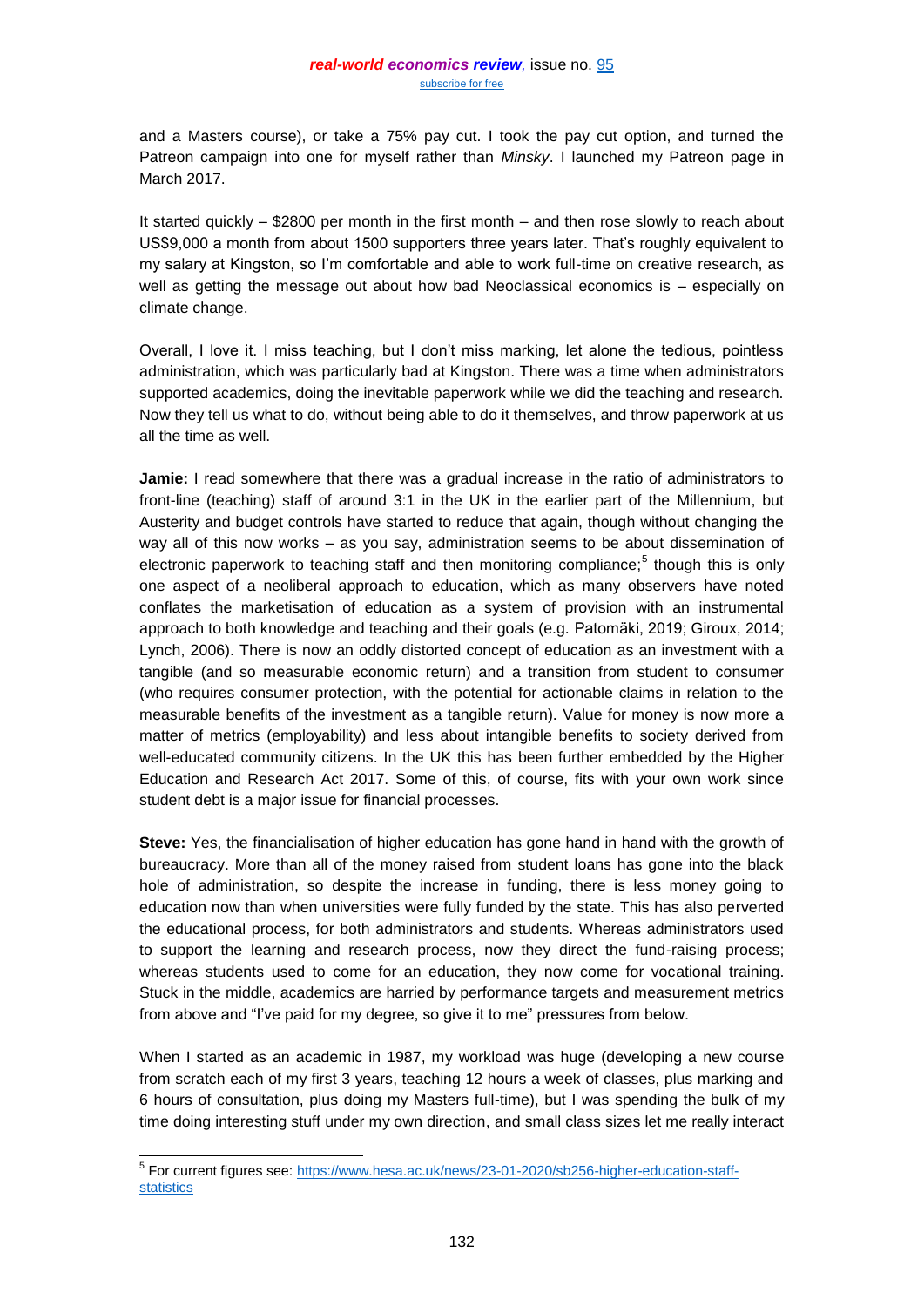with the students. Now, academics' time is dominated by performance monitoring and form filling, while classes are unmanageably large, at least in the low-ranked universities where heterodox economists can get a job. It's counterproductive, soul-destroying, and certainly in the UK, low-paid. I'm glad to be out of the system.

For students, it has meant they're paying for a much lower quality education than their predecessors used to get for free, and they leave university saddled with tens of thousands of pounds of debt which locks them out of the housing market because they can't service the additional debt of a mortgage.

In any case, all my frustrations about that deform process, which I watched from my early days as a tutor at the University of New South Wales in 1987 till my final days as Head of the School of Economics, Politics and History at Kingston University, exploded on the day that I found out what had happened to my office in November of 2018.

# **Jamie:** "Exploded?"

**Steve:** I remember leaving the Dean's office on the day of my arrival in July 2014, and walking off expectantly to see my new office, now that I'd moved from the bottom of the departmental hierarchy in 1987 to the top in 2014 – not that climbing hierarchies is my thing, but I was at least looking forward to the perk of a decent office. It was in Holmwood House, a quaint three-storey house on the campus.

What I saw was the worst office I'd had since I graduated from my undergraduate degree back in 1975. In addition to being small and poky with a view of brick wall, it had a huge patch of mould next to the window, and I refused to enter it until the mould had been removed. I never bonded with the place, which is why the shelves never had any books on them: I was better off working from home instead.

Then in 2018, academics were turfed out of the building to make way for the relocation of the Vice Chancellor's office onto campus, from its previous off-campus location overlooking the Thames. A bureaucrat had scheduled a meeting with me to help publicise my research – which is ironic in itself, since I was already quite effective at that on my own. It was to be held in my old office because the University hadn't updated my address: she thought it was still my office, and I thought it was hers. I got there prepared for the irony of discussing how to promote my research in my old office, but I wasn't prepared for finding instead that the building had been tarted up, while my office had been converted into a galley kitchen. It was good enough for a Professor and Head of School apparently, but not good enough for a bureaucrat.

I just lost it. I rarely lose my stack in public, but I did that day. It was a sign of how much pressure I was under, partly because, as well as taking a 75% pay cut, I was voluntarily teaching an additional Masters subject since the unexpected departure of Engelbert Stockhammer for a position at King's College. But I turned abusive in public, mainly because this cameo – of a Head of School's office being converted into a galley kitchen for bureaucrats – summed up the deterioration in academic conditions that I had witnessed over the preceding 30 years.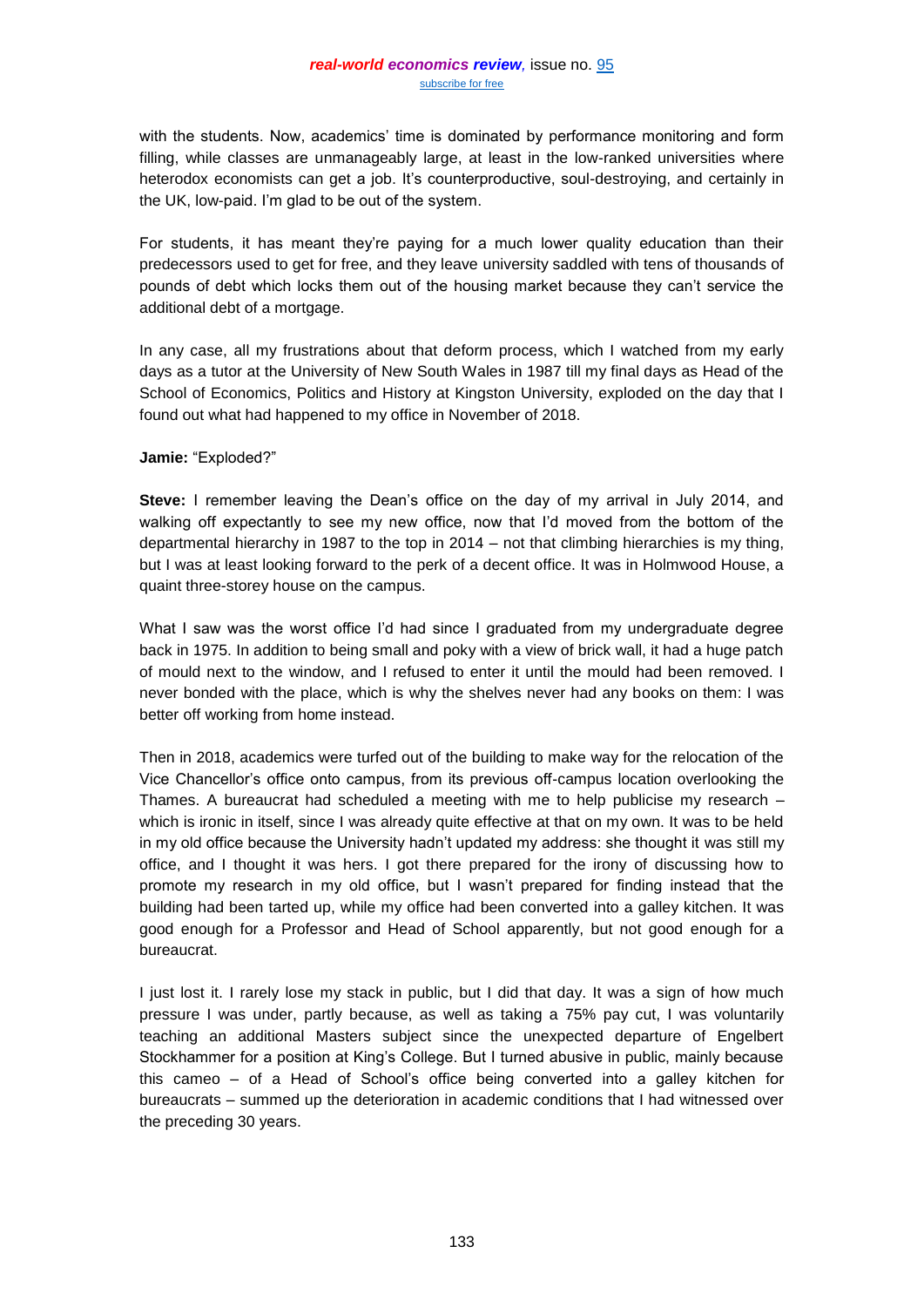I'm sorry about my offensive rant about this in front of, and at, the poor bureaucrats in Holmwood House at the time – including the Vice-Chancellor's personal secretary.<sup>6</sup> They were just doing their jobs, and they had no appreciation of the process I'd witnessed over the previous 30 years. But as the immortal bard Tom Cruise put it in Cocktail, "Things always end badly, otherwise they wouldn't end". A week later, I was out of academia forever (apart from my honorary position at UCL), and I've been by far the better for it – thanks to Patreon. Getting rid of the "assistance" of academic managers has dramatically improved my academic productivity.

My free time for research has effectively quadrupled, and I do outreach these days via social media, media appearances – almost all of which occur on non-mainstream and non-Western outlets – and invited seminars.

**Jamie:** So independence has turned out very well for you it seems… providing you with more time.

**Steve:** Yes. It also allowed me to escape Europe when Covid-19 hit. The move I made to Thailand in March would have been impossible if I'd been an academic still, or dependent on income from an employer or a consulting business. Thanks to Patreon, I swapped an allegedly First World country with 65 million people that (as I write this on February 15<sup>th</sup> 2021) has over 4 million recorded Covid-19 cases and over 100,000 deaths, for a supposed Third World country with the same population but under 30,000 cases, and less than 100 deaths.

**Jamie:** And I suppose being freed from the constraints of departmental disciplinary research processes has also had its benefits? In the UK an academic is typically required to undertake performance review, construct a research plan for the following year and then justify how the plan contributes to a departmental research focus for the purposes of the university "Research Excellence Framework" (to which careers are tied). You seem to be more of a "public intellectual" these days and seem to have greater scope to be critical and to also be flexible. Though you have never had any trouble being oppositional, as your work on the emergence of the financial crisis in Australia indicates.

**Steve:** Absolutely! My productivity has gone through the roof, thanks both to the time I now have, and my freedom from bureaucratic management. I published one major paper (on the role of energy in production) in 2019, and five more papers in 2020 – despite Covid-19 (Keen 2020a, 2020b, 2020c; Hanley et al., 2020; Garrett et al. 2020; Keen et al 2019). Plus, I've almost finished a new book for Polity Press (*The New Economics: a Manifesto*), and I've managed major improvements in my *Minsky* software thanks to a £200,000 grant from Friends Provident Foundation. There are yet more papers in train on the role of energy in production, after a joint research project with the mathematician Matheus Grasselli and atmospheric physicist Tim Garrett (this work was funded by the Rebuilding Macroeconomics program run by the NIESR). And I hope to start work on a 3<sup>rd</sup> (and final!) edition of *Debunking Economics* later this year.

I also didn't have to justify to anyone my change in focus from financial instability to climate change. I still do work on financial crises and debt-deflation of course – in fact I've managed to work out the crucial link between "endogenous money" and aggregate demand (Keen

<sup>&</sup>lt;sup>6</sup> See Keen, S: ["The circumstances of my retirement from Kingston"](https://www.patreon.com/posts/circumstances-of-23364687)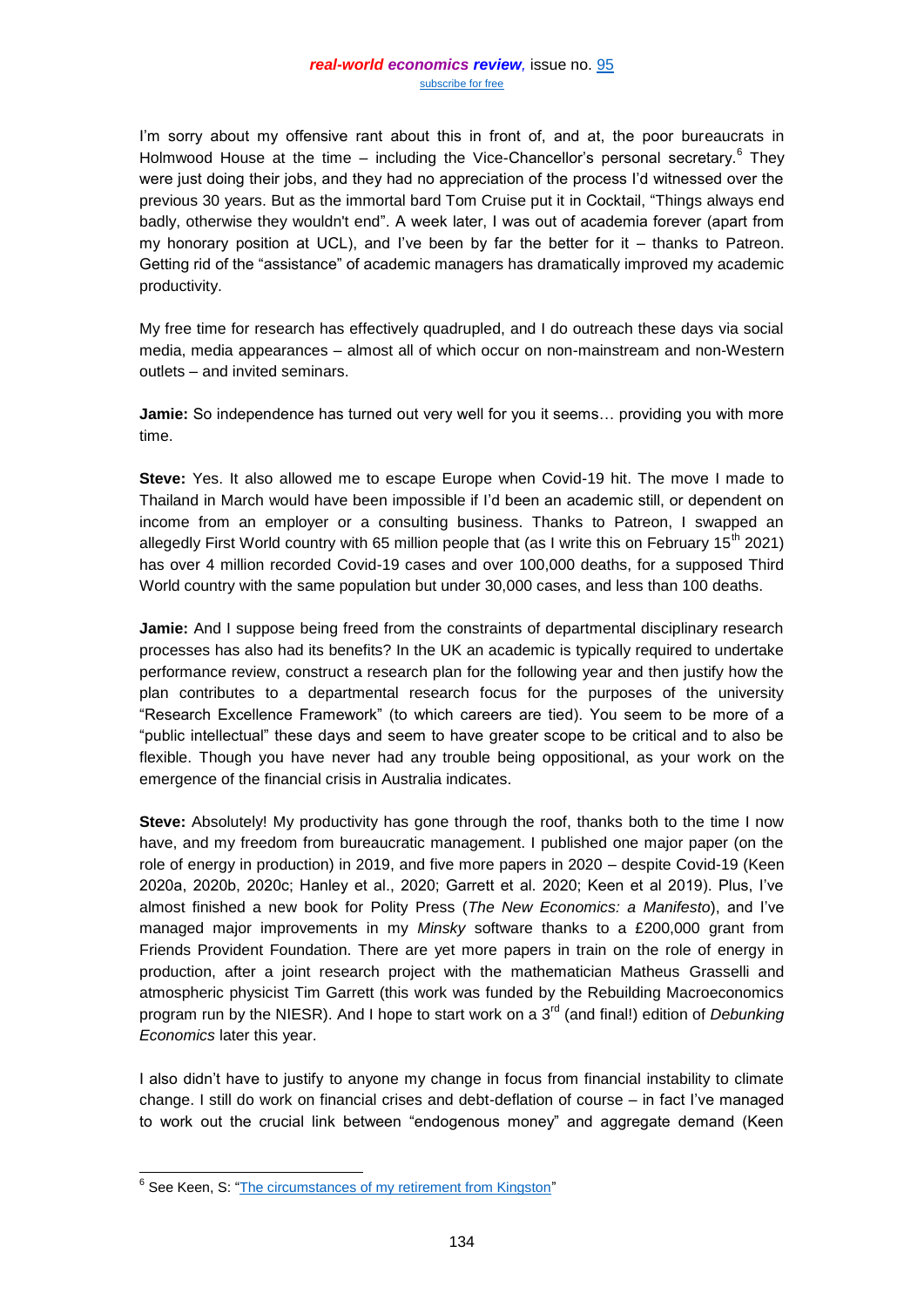2020b). But otherwise, I've moved from Hyman Minsky and financial instability to climate change, without having to justify the shift to anyone.

**Jamie:** This raises the obvious question, what took you from an interest in financial instability and debt processes – Hyman Minsky etc. – to climate change and ecological breakdown? Clearly, these are subject matters that no concerned citizen of the world can now afford to be ignorant of. But superficially, at least, from an academic perspective, this seems a strange sideways step.

**Steve:** There's a commonality to the issues though, in that both involve the consequences of pushing an unsustainable trend. In financial instability, it's the level of private debt compared to GDP. In climate change, it's the load humanity is putting on the planet relative to the capacity of the biosphere to renew itself.

That comparison calls for a chart (or two). Figure 1 shows correlation not causation, but the exponential trend in both series simply can't continue – and mainstream economics fails to understand both of these.

For the former (finance), mainstream economics deludes itself with the now demonstrably false "Loanable Funds" model of banking to argue that the level and rate of growth of private debt are irrelevant to macroeconomics. For the latter (climate), the truly delusional work of Nordhaus and friends has pretended that climate change is no more than a change in the weather. Neoclassical economists profoundly misunderstand both processes.

Private debt to GDP and  $CO<sub>2</sub>$  in the atmosphere are stocks, something that Neoclassical economics is very poorly equipped to handle. Its models are all about flows, like output, and rates, like the unemployment rate, the inflation rate, but they rarely connect to levels (except say from output to investment to the capital stock and back), and certainly not in ways that can threaten the production system if they are too high. But if there is a level of private debt that is too high, that implies the need to control the rate of change of private debt; ditto for  $CO<sub>2</sub>$  in the atmosphere. You only get dangerous levels of both private debt and atmospheric  $CO<sub>2</sub>$  if the rate of change of these two stocks is positive for too long. Figure 2 below shows the annual change in debt on one axis, and the decadal change in  $CO<sub>2</sub>$  on the other. Both have been too positive for too long.

The special danger with climate change is that, while it's relatively easy to reverse the growth of private debt, either unintentionally (as in the USA's three great crises – the Panic of 1837, the Great Depression and the Great Recession), or by design (as in [my proposal for a](https://braveneweurope.com/rnz-steve-keen-the-case-for-a-modern-debt-jubilee)  [Modern Debt Jubilee\)](https://braveneweurope.com/rnz-steve-keen-the-case-for-a-modern-debt-jubilee), it's very difficult to reduce CO<sub>2</sub>.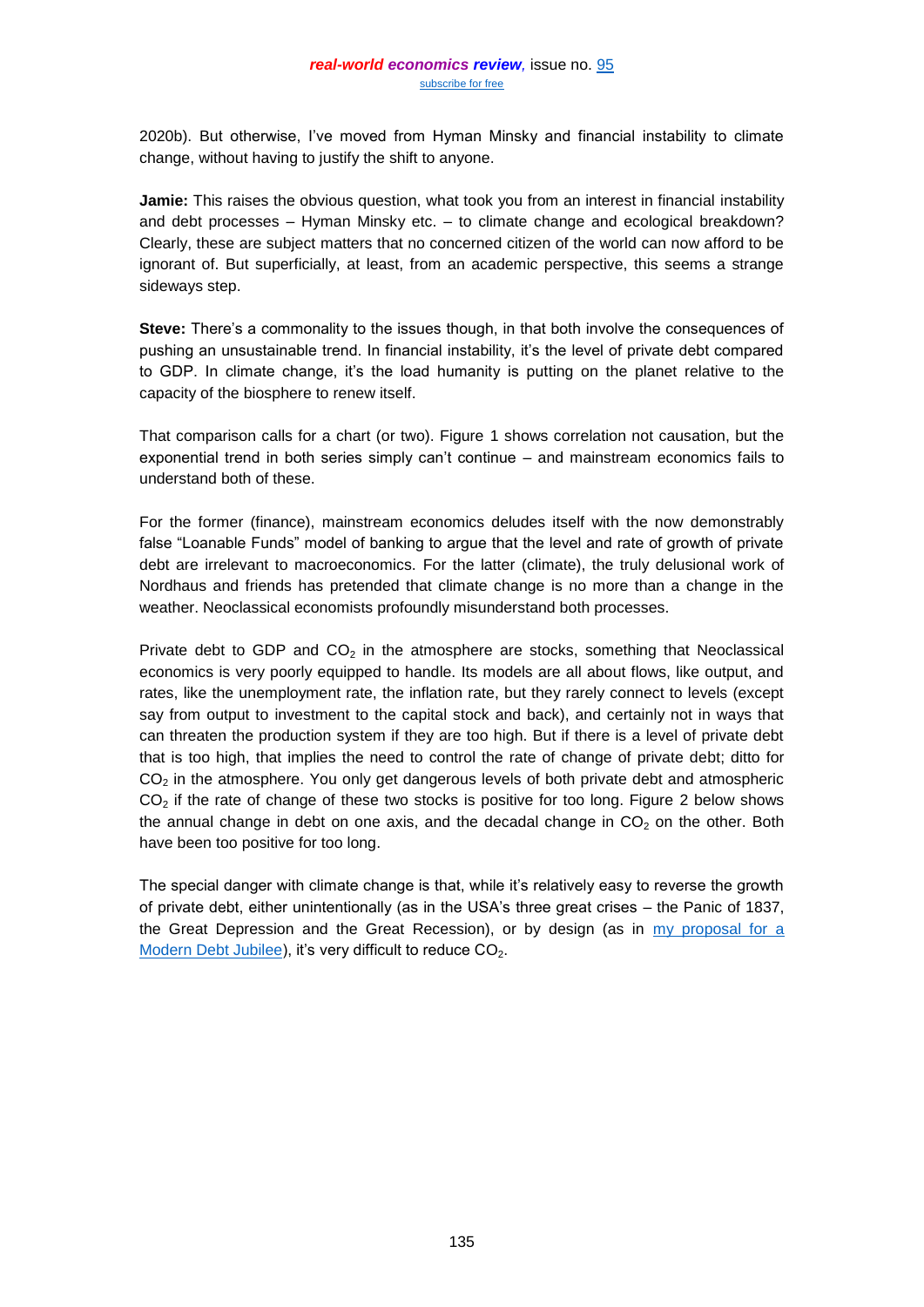



**Jamie:** Given that this is cumulative, since  $CO<sub>2</sub>$  can stay in the atmosphere for over a hundred years and other greenhouse gases can also stay for years…

**Steve:** Yes. If we stop adding it to the atmosphere, then the process of absorption by natural processes takes centuries. Government policy can also relatively easily attenuate the impacts of a credit crisis, as we saw during the Great Recession. But there's no such salve for the impact of climate change.

**Jamie:** And the impact can be extensive since this says nothing regarding the threshold effects or tipping points and feedback consequences that emissions can induce – warming leading to effects on the operation of natural systems, shifting them into new states – the "hothouse Earth" scenario, for example… and there are many identified tipping points for climate change and ecological breakdown. In any case, apart from the comparative aspects of finance and climate, what made you choose to switch to climate change?<sup>7</sup>

**Steve:** I've been interested in climate change ever since I read *Limits to Growth* in 1972. I thought the system dynamics software the authors developed was brilliant, and their arguments were compelling. So, I've been reading about the area ever since then, but I didn't

l  $<sup>7</sup>$  Note from Jamie: there are many works in recent years exploring trends and tipping points and</sup> drawing attention to the cumulative problem. For example, Ripple et al (2020); Lenton et al (2020); Wunderling et al. (2020); Steffen et al (2015, 2018).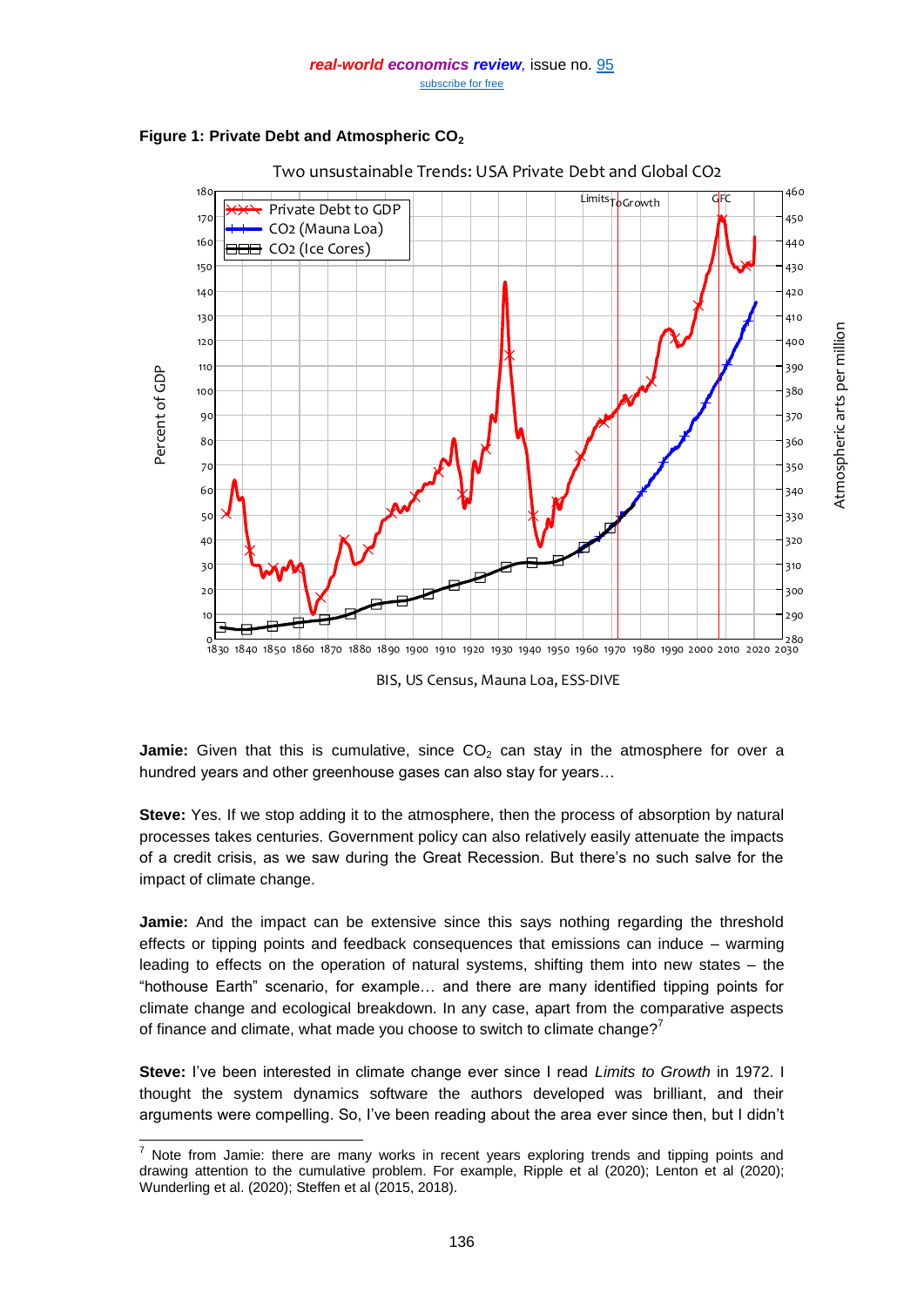#### *real-world economics review,* issue no. [95](http://www.paecon.net/PAEReview/issue95/whole95.pdf) [subscribe for free](http://www.feedblitz.com/f/f.fbz?Sub=332386)

feel that I could engage in the academic debate until I could make a genuine contribution – not just an incremental one. That came in 2016, when I worked out how to properly incorporate energy into production functions with the simple insight that "labour without energy is a corpse, capital without energy is a sculpture" (see Keen et al., 2019).



# **Figure 2: Change in Private Debt per Year & Change in CO<sup>2</sup> Concentration per Decade**

Annual change in USA Private Debt and Decadal Change in Global CO2

**Jamie:** And ecological economists core critique of mainstream economics is that it lacks adequate attention to the material and energy content of economic activity – hence the ecological economists' interest in throughput and metabolic flow, as well as issues like entropy and the waste generated by an economy, affecting and being affected by the Earth system in which this economic subsystem is embedded. So, they are always looking for ways to synthesise standard economic measurement and climate and ecological metrics (though with varying degrees of critique of how feasible this is). $^8$ 

**Steve:** I have always thought that this couldn't be done properly until energy was incorporated into economic models in a fundamental way. Existing "production functions", basically the Cobb-Douglas at one extreme and the Leontief at the other, both express output as a function of inputs of Labour ("L") and Capital ("K"). When some economists have tried to

l <sup>8</sup> Note from Jamie: see the edited text, *Routledge Handbook of Ecological Economics* (Spash, 2017).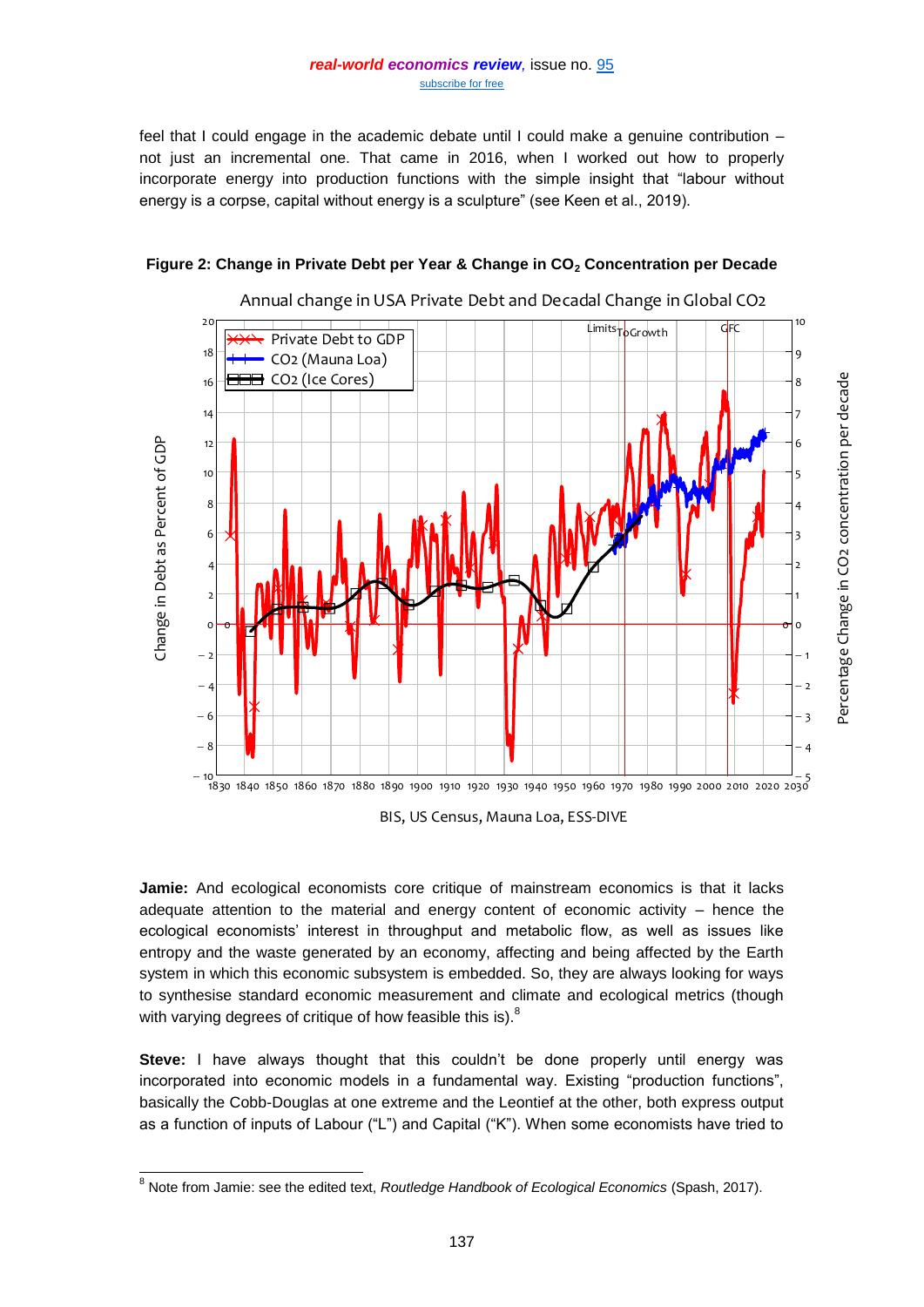incorporate energy ("E"), they've added it as a third factor of production, on the same footing as L and K. In a functional form, that's something like:

$$
Y = F\left(L, K, E\right)
$$

Especially in a Cobb-Douglas model, this implies a trivial role for energy if you use the share of the energy sector in GDP as your coefficient (akin to using the wages share as the coefficient for Labour).

With my focus on how to soundly incorporate energy into production functions I realised there was an incredibly simple way to show that energy was vital for production. If you treat energy as an essential input to both workers and machines that enables them to do useful work, then you get something like:

$$
Y = F\big(L(E), K(E)\big)
$$

Even if you stick with the standard Cobb-Douglas coefficients, which Shaikh (1974) showed are nonsense in his brilliant paper "The Humbug Production Function", this still increases the importance of energy by a factor of ten over the way Stiglitz (1974a, 1974b) and Solow (1974a, 1974b) used it in their responses to the *Limits to Growth*. It also allows the incorporation of waste production into economic models: the simplest way to treat L and K as functions of E is as the units (L,K) times the energy inputs ( $E_L$ ,  $E_K$ ), times the efficiency with which they are turned into useful work  $(e<sub>L</sub>, e<sub>K</sub>)$ . In the Cobb-Douglas form, that results in:

$$
Y = \left(C_L \times \left(e_K \times E_K\right)^{\alpha}\right) \times K^{\alpha} \times L^{1-\alpha}
$$

Where  $C<sub>1</sub>$  just acknowledges that the energy input of unskilled labour is a biological constant (roughly equivalent to 100 Watts), while what Neoclassicals call "Total Factor Productivity" is actually the energy output level of the "representative machine" – which was (say) 10% of 10 tonnes of coal per day in James Watt's time versus (say) 30% of 10 tonnes of kerosene per second in Elon Musk's.

In the Leontief form, it shows that what we've called the "capital output ratio" is actually the efficiency with which energy inputs to machinery are turned into useful work. Using u for capacity utilisation, this is:

$$
Y = u \times e_K \times K
$$

In both forms, waste necessarily turns up: since  $e<sub>K</sub>$  is the fraction of energy turned into useful work,  $(1-e_K)$  is waste. There's much more to it than that, and I'm working with Matheus Grasselli and Tim Garrett to develop more complete models, but that was enough for me to feel that I could now take part in the environmental economics debate. So then I read Nordhaus, and I was beyond horrified with how bad his work is – and that of the cabal of Neoclassical "climate change" economists that he's assembled.

**Jamie:** And there is, of course, something of a crossover with your longstanding interest in neoclassical economics (or rather core mainstream economics). The response to *Limits to*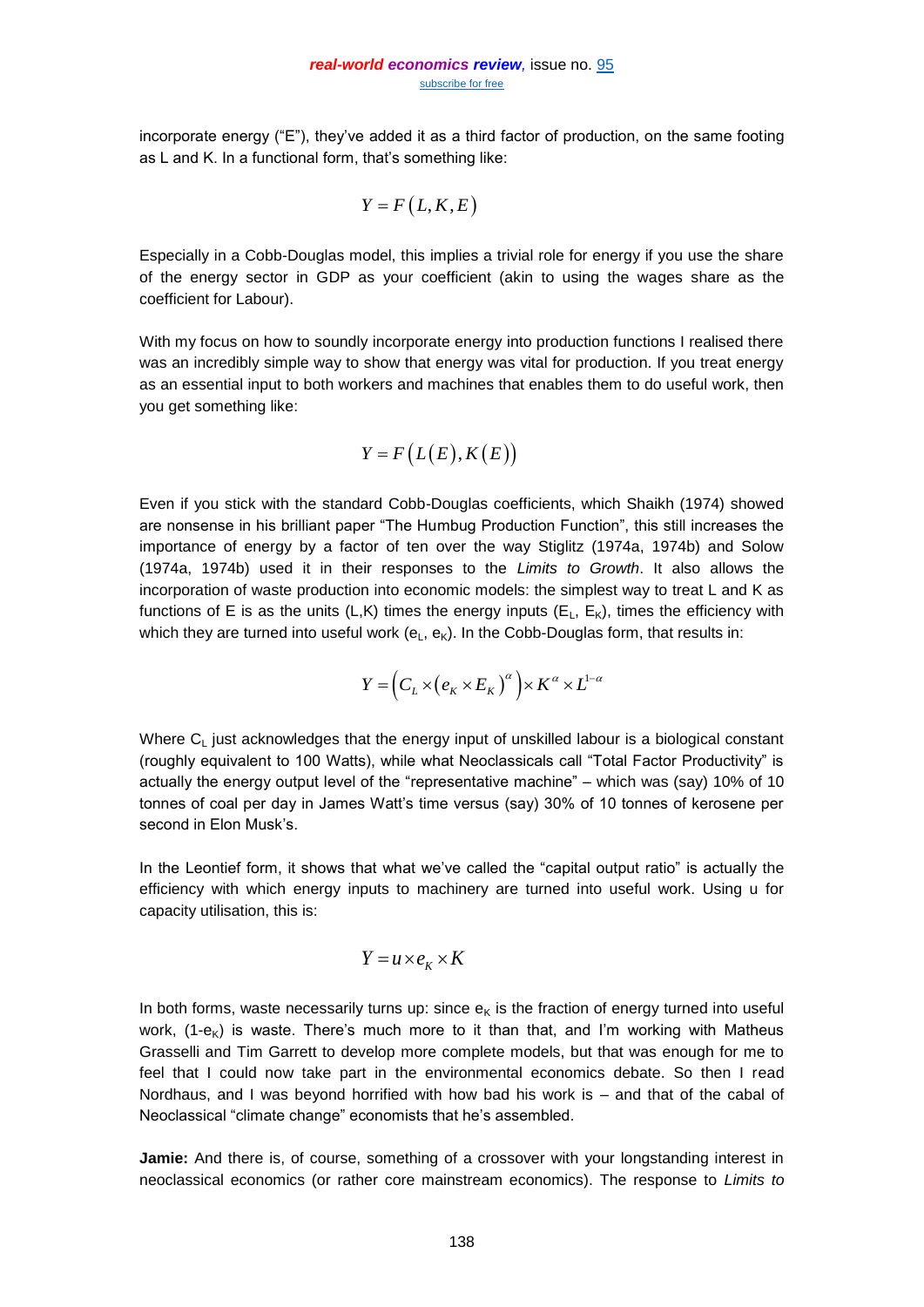*Growth* was mainly dictated by what was to become environmental economics and by parallel commentary from growth theory. Environmental economics has been heavily influenced by core mainstream theory and perspectives rather than has been influential on it. This was obvious as early as 1974, and your comments allude to this. In that year the *American Economic Review* published an issue containing Robert Solow's Ely Lecture in which he essentially reduces the limits to growth problem to merely a choice between more state and market as an economy grows (Solow, 1974a). The same issue contains a special section in which William Nordhaus and Herman Daly both appear, but Nordhaus essentially ignores the entire basis of Daly's ecological economics case – that an Earth system creates definite limits to an economic system but economics continues to fail to recognise this because it focuses on exchange values without appropriate attention to the material processes that an economy entails. Your most recent work has a great deal to say about how Nordhaus's work and those who have followed him has evolved. Perhaps you might introduce it by explaining one of the more arresting parts of your analysis – the use and misuse of a "controlled environments" concept.

**Steve:** "Controlled environments"! The spin that Neoclassicals are capable of is wasted in economics, they should all be cricketers instead. Nordhaus and his equally deluded group of Neoclassical followers quite literally equate the climate with the weather, so that if you're not directly exposed to the weather, the implication is that you're immune to climate change, and all their projections are about cold places getting warmer (and thus benefiting) while warm places get warmer still (and thus suffer), with the overall outcome being a tossup.

A statement by Nordhaus from his "To slow or not to slow" paper in 1991 is worth citing in full here:

Table 5 shows a sectoral breakdown of United States national income, where the economy is subdivided by the sectoral sensitivity to greenhouse warming. The most sensitive sectors are likely to be those, such as agriculture and forestry, in which output depends in a significant way upon climatic variables. At the other extreme are activities, such as cardiovascular surgery or microprocessor fabrication in 'clean rooms', which are undertaken in carefully controlled environments that will not be directly affected by climate change. Our estimate is that approximately 3% of United States national output is produced in highly sensitive sectors, another 10% in moderately sensitive sectors, and about 87% in sectors that are negligibly affected by climate change (Nordhaus 1991: 930; emphasis added).

"Controlled environments" is a euphemism for "indoors or underground"! How else can you justify simply assuming that all of manufacturing and services will be unaffected by climate change?

This is from the 2014 IPCC Report, which was clearly dominated by Richard Tol:

# *FAQ 10.3 | Are other economic sectors vulnerable to climate change too?*

Economic activities such as agriculture, forestry, fisheries, and mining are exposed to the weather and thus vulnerable to climate change. Other economic activities, such as manufacturing and services, largely take place in controlled environments and are not really exposed to climate change. However, markets connect sectors so that the impacts of climate change spill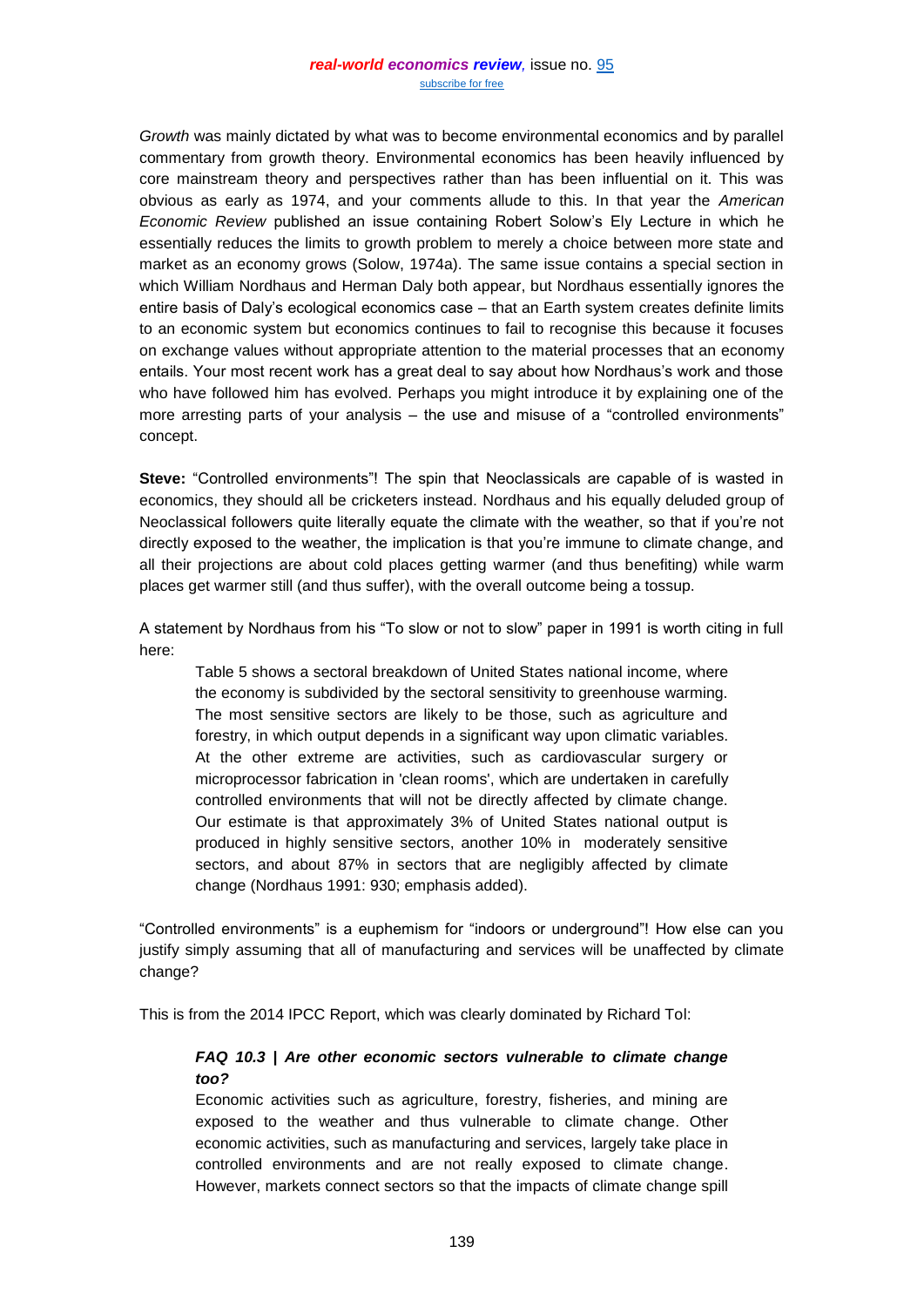over from one activity to all others. The impact of climate change on economic development and growth also affects all sectors (Arent et al 2014: 688).

That "*carefully controlled environments*" assumption would be cold comfort to Texans right now – quite literally – as they freeze in sub-zero °F temperatures thanks to an unstable Jet Stream. Being indoors isn't much help when the power utilities fail because they are frozen solid.

I have to admit to being extremely angry about this garbage. Not only did Nordhaus destroy the credibility of the *Limits to Growth* study with shoddy research – as Forrester put it, "each point made by Nordhaus rests on a misunderstanding of *World Dynamics*, a misuse of empirical data, or an inability to analyze properly the dynamic behavior of the model by static equilibrium methods" (Forrester et al. 1974; see also Bardi, 2018). He replaced *Limits* with this delusional nonsense that shows a complete lack of understanding of what climate change actually is.

Because economists have spouted this nonsense, it has been taken seriously by politicians, and surely used to justify the tepid action they've taken to date to address climate change. But they clearly don't know what they're talking about.

**Jamie:** Something you also suggest underpins mainstream economics on financial crises only in this case the damage is even more basic? $9^9$ 

**Steve:** Yes. The same applied to Neoclassical economists before the Global Financial Crisis, but at least the damage that did could be relatively easily attenuated by government policy (even though policy has not fundamentally constrained the damaging dominance of finance over the real economy, nor reduced the private debt overhang that was the main cause of the crisis). But climate change? As its impacts become more extreme, there'll be precious little humanity can do to attenuate it, short of actions like geoengineering that can reverse the rise in global temperature, but will undoubtedly have dangerous side effects as well. Plus, we'll start taking action at best fifty years after we should have, when the human impact on the planet is far greater.

**Jamie:** And geoengineering and imagined technological fixes built into the "nationally determined contributions" (NDC) emissions reduction projections, which countries have started to provide under the Paris Agreement do seem highly unrealistic… despite the recent change in rhetoric revolving around climate ambition since the IPCC *Global Warming of 1.5 °C* report (IPCC, 2018), which called for a 45-55% reduction from the 2017 level in annual global carbon emissions by 2030 followed by "net zero" by mid-century – the UN "race to zero" project etc – behind this is a longstanding complacency heavily influenced by economics?<sup>10</sup>

 $\overline{\phantom{a}}$ 

 $9$  Note from Jamie: on the lack of progress in emissions reduction see the UNEP emissions gap ten year summary see Christensen and Olhoff (2019). On the broad range of causes of delay see also Lamb et al (2020).

 $10$  Note from Jamie: the UN Climate Ambition Alliance is working to encourage countries to increase the ambition of their 'nationally determined contributions' to emissions reduction (NDCs) and has also launched the 'Race to Zero' campaign to feed this through to cities, regions, business and other actors: or the climate ambition alliance see:<https://cop25.mma.gob.cl/en/climate-ambition-alliance/> Visit Race to zero at:<https://unfccc.int/climate-action/race-to-zero-campaign>On economics and complacency see Røpke (2020); Gills and Morgan (2020b).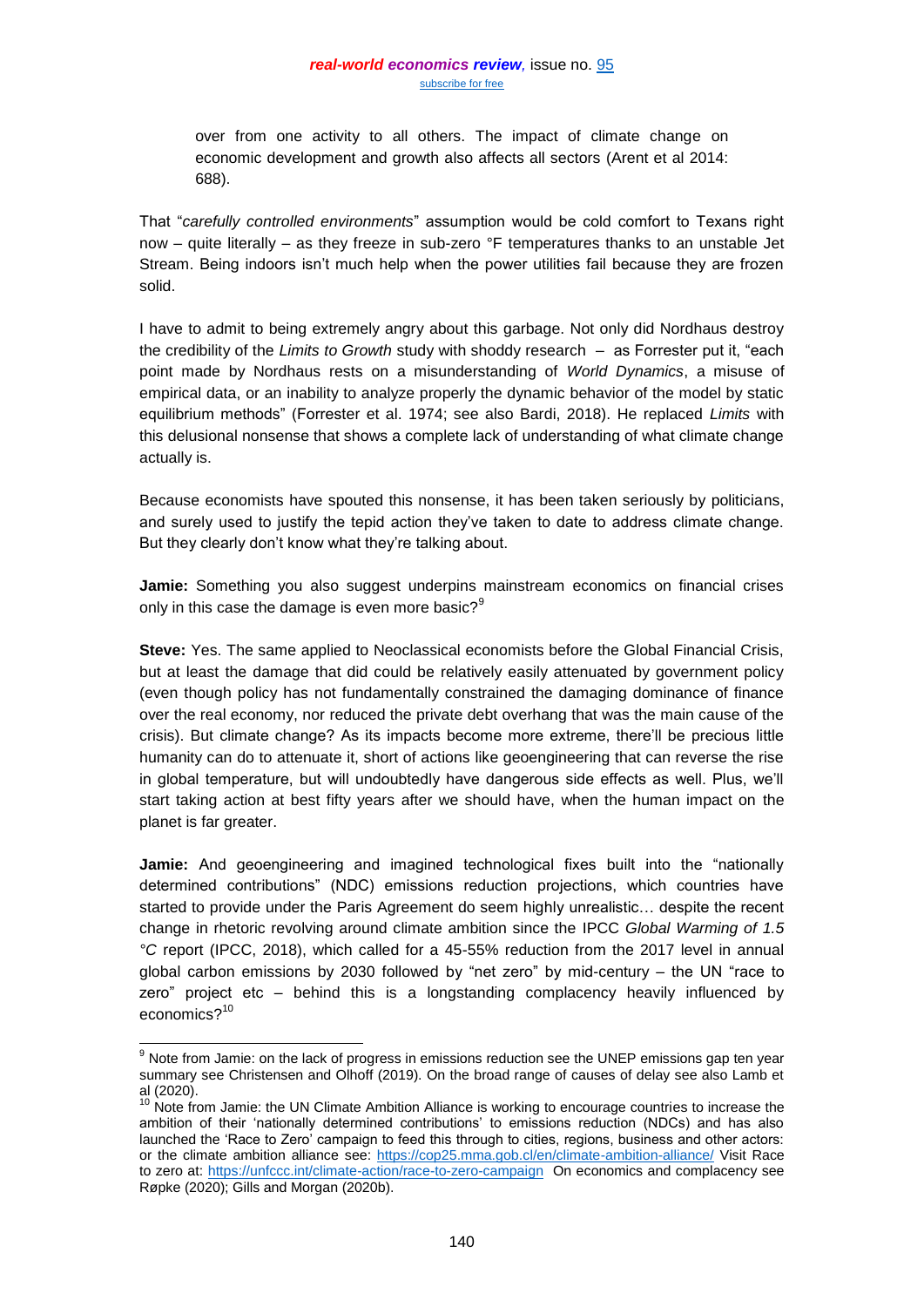**Steve:** Exactly. Climate activists target fossil fuel companies and wealthy right-wing ideologues as the main culprits of climate change denialism and trivialisation, but there has been a dereliction of duty by Neoclassical economists as well – and not just a duty humanity as in macroeconomics, but to the entire ecosphere. They have also enabled the professional trivialisers like Bjorn Lomborg, who cites the economics chapter of the 2014 IPCC report approvingly (Lomborg, 2020).

I firmly believe that Nordhaus and his followers should face consequences for this negligence, which is one reason that I support moves to establish the crime of ecocide – see [https://www.stopecocide.earth/.](https://www.stopecocide.earth/)<sup>11</sup>

**Jamie:** Still, it is extraordinary just how influential mainstream economics theory and policy frameworks have been over the decades, despite critique. Edward Fullbrook has been supportive of that critique since *Real-World Economics Review*'s inception and *RWER* has over the years published and promoted the work of Herman Daly, Peter Söderbaum, Clive Spash, Richard Smith, Ted Trainer and many others.<sup>12</sup> Though the IPCC and UNEP do draw on Integrated Assessment Models (DICE, RICE etc.) and the work of Nordhaus and Toll for their scenario pathways, there is also a growing awareness and scepticism about them – though this has been a long-time coming, since in addition to your own devasting critique there have been others across the spectrum of the social sciences (from politics, sociology, political economy, philosophy) and from some climate scientists.<sup>13</sup> Critique has, of course, become more timely as well as prominent because Nordhaus won a "Nobel Prize" for his work and because a climate emergency has been declared (the two seemingly in glaring opposition). Your recent work (Keen 2020a), for example, has been amongst the most "visible" in social science according to Altmetric criteria – though it has yet to be picked up by the main print media.

**Steve:** I didn't even know of Altmetric until you pointed out how well the paper was doing there: it currently has a score of 1647, which puts it in the top 3,000 of the 17 million papers Altmetric has tracked. The invitation from *Globalizations* to turn my Twitter war with Richard Tol and Patreon blog posts into something more academic was extremely welcome: time is of the essence in climate change, and I'm very grateful to the journal for giving me the chance to get a substantial critique into the academic literature post haste.

I can't divulge further details at the moment, but that paper inspired one of the world's most prestigious scientific journals to invite me to write a more technical critique for their audience. That might help overcome the one disappointment that the *Globalizations* paper has received no mainstream media coverage – which reflects more on the parlous state of journalism these days than on *Globalizations*.

**Jamie:** As you say the, paper appears in *Globalizations*. It was part of a recent special issue titled "Economics and Climate Emergency" and this collection follows a similar format to the

l  $11$  Note form Jamie: see also the Alliance of World Scientists which has been organized to coordinates pressure on governments and create public awareness of the urgency of the climate emergency. For example: Despite promising developments, the need for climate action has grown even more urgent this year - read "The Climate Emergency: 2020 in Review": <u>[https://bit.ly/3nk4QXt](https://eur02.safelinks.protection.outlook.com/?url=https%3A%2F%2Fbit.ly%2F3nk4QXt&data=04%7C01%7Cj.a.morgan%40leedsbeckett.ac.uk%7C4c9d53f05ca840cda38d08d8b4c276e2%7Cd79a81124fbe417aa112cd0fb490d85c%7C0%7C0%7C637458094897025587%7CUnknown%7CTWFpbGZsb3d8eyJWIjoiMC4wLjAwMDAiLCJQIjoiV2luMzIiLCJBTiI6Ik1haWwiLCJXVCI6Mn0%3D%7C1000&sdata=UKqsnotn%2B9Ih8fO0U5YgoDtNPXlde9Y5KHLlAu2NL1E%3D&reserved=0)</u>

<sup>&</sup>lt;sup>12</sup> Note from Jamie: See for example, Daly (2015); Söderbaum (2018 [2016]); Smith (2020), Trainer (2020).

<sup>&</sup>lt;sup>13</sup> Note from Jamie: for critique of Nordhaus etc. see for example: Dale (2018); Gelman (2019); Hickel (2018); Spash (2002). For something more mainstream see Pindyck (2017).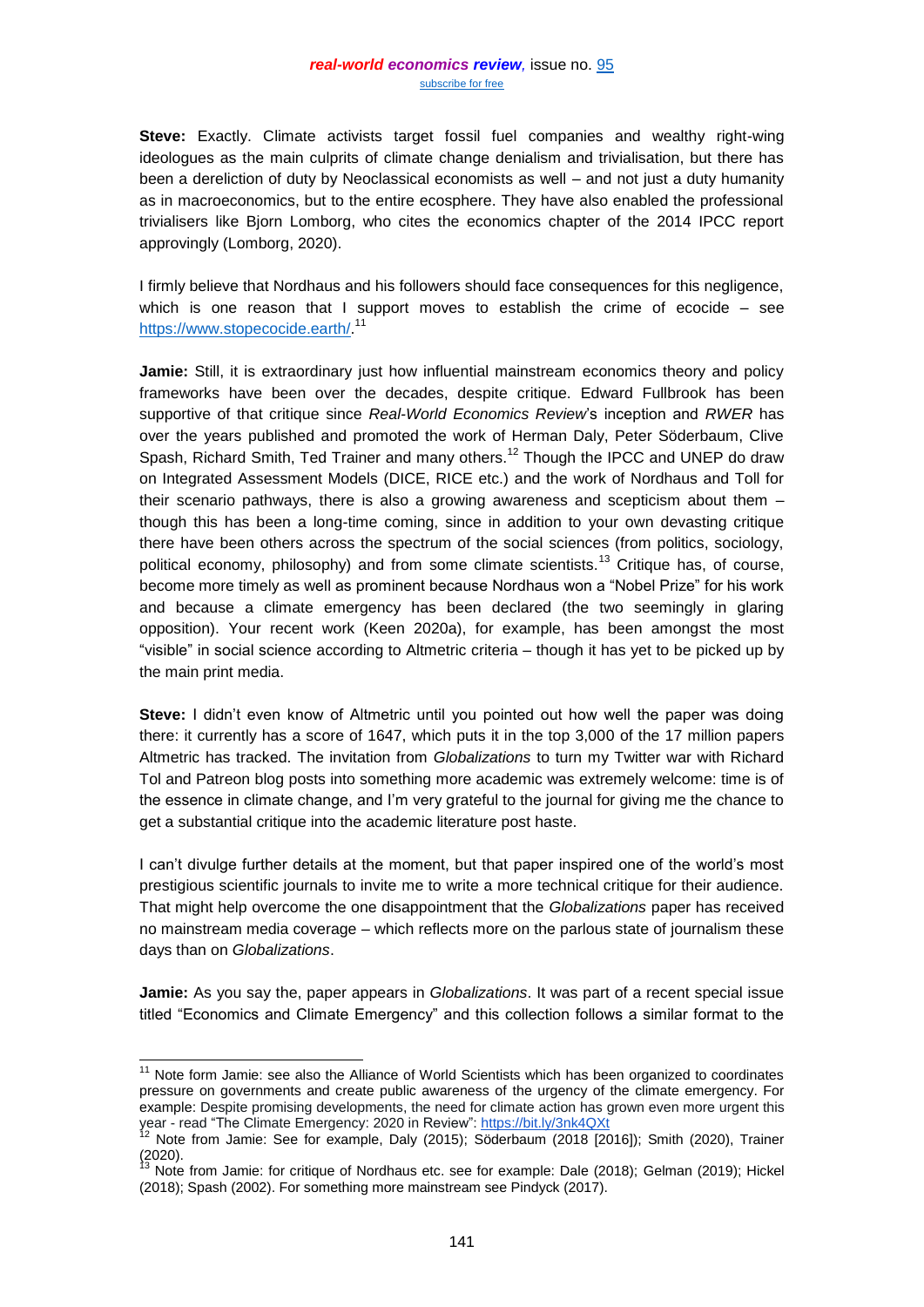prior *RWER* collection "Economics and the Ecosystem" (Fullbrook and Morgan 2019).<sup>14</sup> A key feature of the many essays included in both (and these cover an array of ecological and political positions using a wide variety of terms – growth-critical, postgrowth, degrowth, a simpler way, social-ecological economics  $etc.$ )<sup>15</sup> is that mainstream economics is ideological. All non-trivial knowledge is, of course, in some sense, from a perspective and entails some underpinning value system, but the term ideological can carry further connotations. I was reminded of something you wrote in the preface to the first edition of *Debunking Economics*  (Keen 2001: xiv) you state:

I came to the conclusion that the reason they [neoclassical economists] displayed such anti-intellectual, apparently socially destructive, and apparently ideological behaviour lay deeper than any superficial pathologies. Instead the way in which they had been educated had given them the behavioural traits of zealots rather than of dispassionate intellectuals… there is no point trying to debate fundamental beliefs with a zealot… I abandoned any delusion that I might be able to persuade committed economists to see reason (though there has been the odd exception to the rule). Instead, I prefer to spend my time developing an alternative approach to economics, while persuading others not to fall for the superficially persuasive but fundamentally flawed arguments of conventional theory.

Perhaps, by way of bringing this interview together, you might elaborate on this in the context of our current "climate emergency" and where you see your work taking you?

**Steve:** You've chosen a good quote there. In general, I've moved from the "demolishing the glass house from the outside" stage characterised by *Debunking Economics* into a "build a new house" phase.

A major aspect of this is the development of *Minsky*, because I believe that system dynamics should be the analytic foundation of economics, and it was close to impossible to design models of financial dynamics using existing system dynamics programs. Some people have done it, but if they need to edit their design, it's ridiculously hard to do so with the flowchart paradigm, given the quadruple-entry nature of showing financial transactions at the aggregate level – something that Hyman Minsky emphasised was necessary. *Minsky*'s Godley Tables handle quadruple entry with ease, and as a result, editing the design of a financial sector is easy in *Minsky*.

We also need to win the "good foundations" debate. Neoclassicals firmly believe that macro must have good foundations – not be "ad-hoc" – and that means microfoundations to them, which is nonsense given the Sonnenschein-Mantel-Debreu theorem (e.g. Sonnenschein, 1972) and the empirical falsehoods in their theory of supply (see Lee 1998). So their first belief is valid, but their second is not. Macroeconomics does need sound, indisputable foundation, and as I show in my recent *Review of Political Economy* paper (Keen, 2020b), macroeconomic dynamics can be derived directly from macroeconomic definitions.

l <sup>14</sup> Note from Jamie, for "Economics and the Ecosystem" se[e https://www.amazon.com/dp/B07ZM9G22Y](https://www.amazon.com/dp/B07ZM9G22Y) The other papers can be found as: recent special issue of *Globalizations* [on "Economics and Climate](https://www.tandfonline.com/action/doSearch?AllField=Economics+and+Climate+Emergency&SeriesKey=rglo20)  [Emergency"](https://www.tandfonline.com/action/doSearch?AllField=Economics+and+Climate+Emergency&SeriesKey=rglo20)

Note from Jamie: for influential work that provides some background see Hickel and Kallis (2019); Parrique et al. (2019). The *Globalizations* collection contains, amongst others, work by James Galbraith, who RWER readers ought to be familiar with (see Galbraith, 2020). See Gills and Morgan (2020a).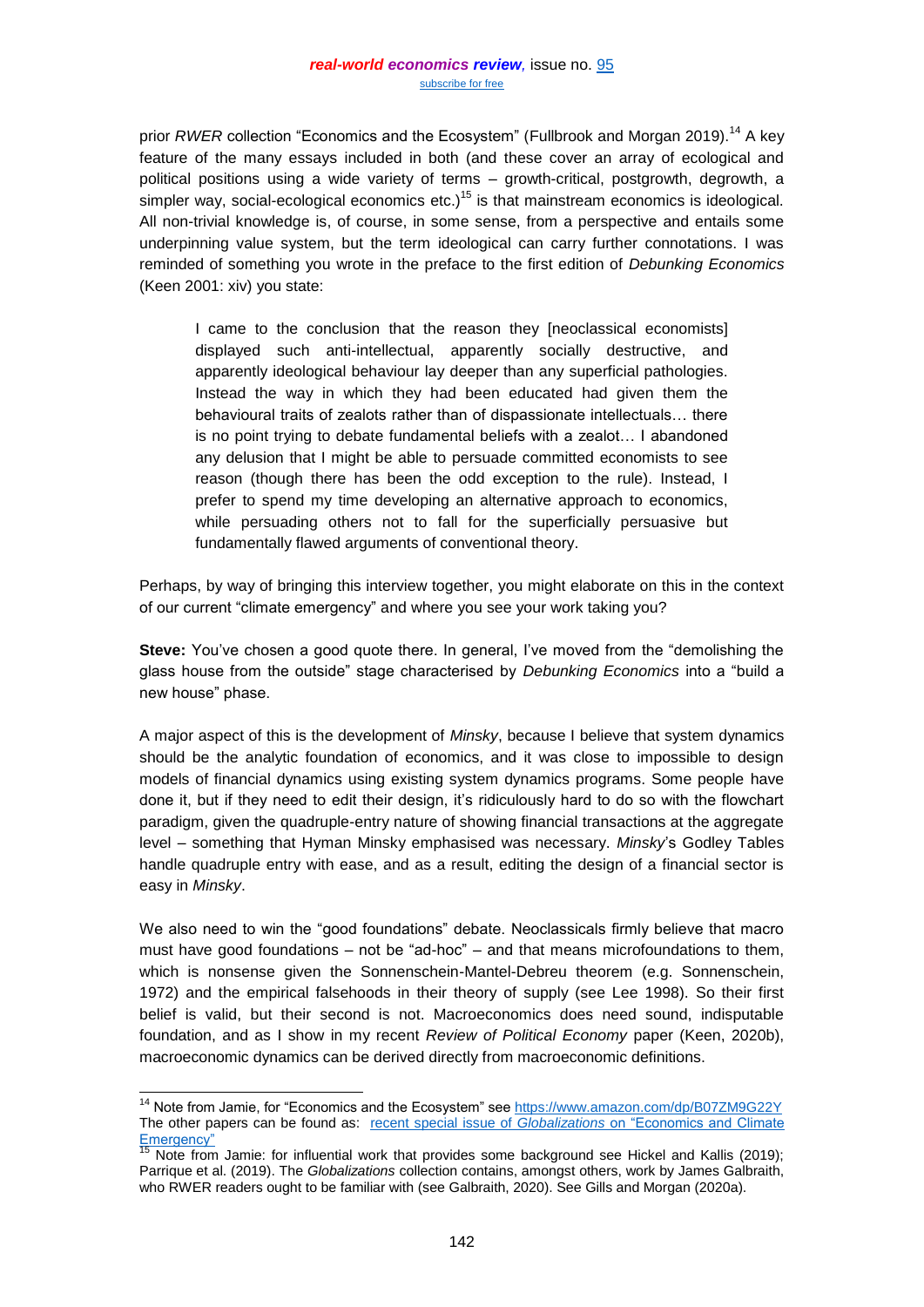Good foundations also include integration of economics with ecology at a fundamental level. That was the objective of my *Ecological Economics* paper (Keen et al, 2019). By treating energy as the essential input into Labour and Capital, the economy's reliance on the natural world (as a source of energy) and damaging feedback on the natural world (via the necessity, under the Laws of Thermodynamics, to dump waste energy – and matter – into the environment) become fundamental aspects of economics. It's a hard slog from that basic insight to models that integrate economics, energy and ecology, but I've made a start with Matheus Grasselli and Tim Garrett, and we hope to take that a lot further in the next few years.

I try to bring all this together in a new book for Polity Press, with the title – suggested by them, which I've tried to live up to – of *The New Economics: A Manifesto*. I hope to finish it this month, and have it published by the end of 2021. It's not my "magnum opus", but it sets out the basics in 40,000 words. I've taken to calling it my "mini opus".

Realising what Neoclassical economists have done on climate change has also turbocharged my original motivation for writing *Debunking Economics*. Their zealotry about their model of the economy has ended up not merely causing crises in the real economy, but jeopardising the survival of human civilisation, and causing the extinction of a substantial slab of life on Earth. If civilisation does survive climate change, it certainly won't be in the form of the mythical free market capitalism they believe they're championing. In the struggle to survive, we could find ourselves in the equivalent of a War-based military command economy, with severe rationing, forced redistribution, and controlled production.

**Jamie:** Not a comforting thought and one that several strands of the climate movement are trying to prevent.<sup>16</sup>

**Steve:** A worst case maybe, but a foreseeable one. And if we do come out the other side of that with a civilisation that puts a sustainable load on the biosphere, rather than the overload Neoclassical negligence has encouraged, the survivors will want to know how we made such a huge mistake in the first place. Though of course I want my work to be read now, largely I see myself as writing for that future audience, while at the same time helping develop tools we can use now to properly understand market economies and industrial production.

That's where my Open Source system dynamics Minsky software, and system dynamics in general, comes in.

I don't want humanity to survive a climate apocalypse only to resurrect the type of economic thinking that gave rise to it in the first place. As well as denouncing Neoclassical economics, we need to produce tools of thought – including not only software but memes, symbolic mental representations of reality – that are as powerful as the Neoclassical totem of intersecting supply and demand curves (see Leijonhufvud, 1973), but far more realistic. Above all, we have to represent our dependence upon pre-existing energy, the necessity of waste from the exploitation of that energy, and the limited capacity of the biosphere to accommodate the far higher pressure that industry imposes upon it compared to the feedbacks in the biosphere itself. I think Kate Raworth's (2017) "Doughnut" has done a brilliant job of communicating the biosphere's limits, but we still need a meme for our dependence on energy.

l  $16$  Note from Jamie: For examples of problems see Morgan (2020, 2017).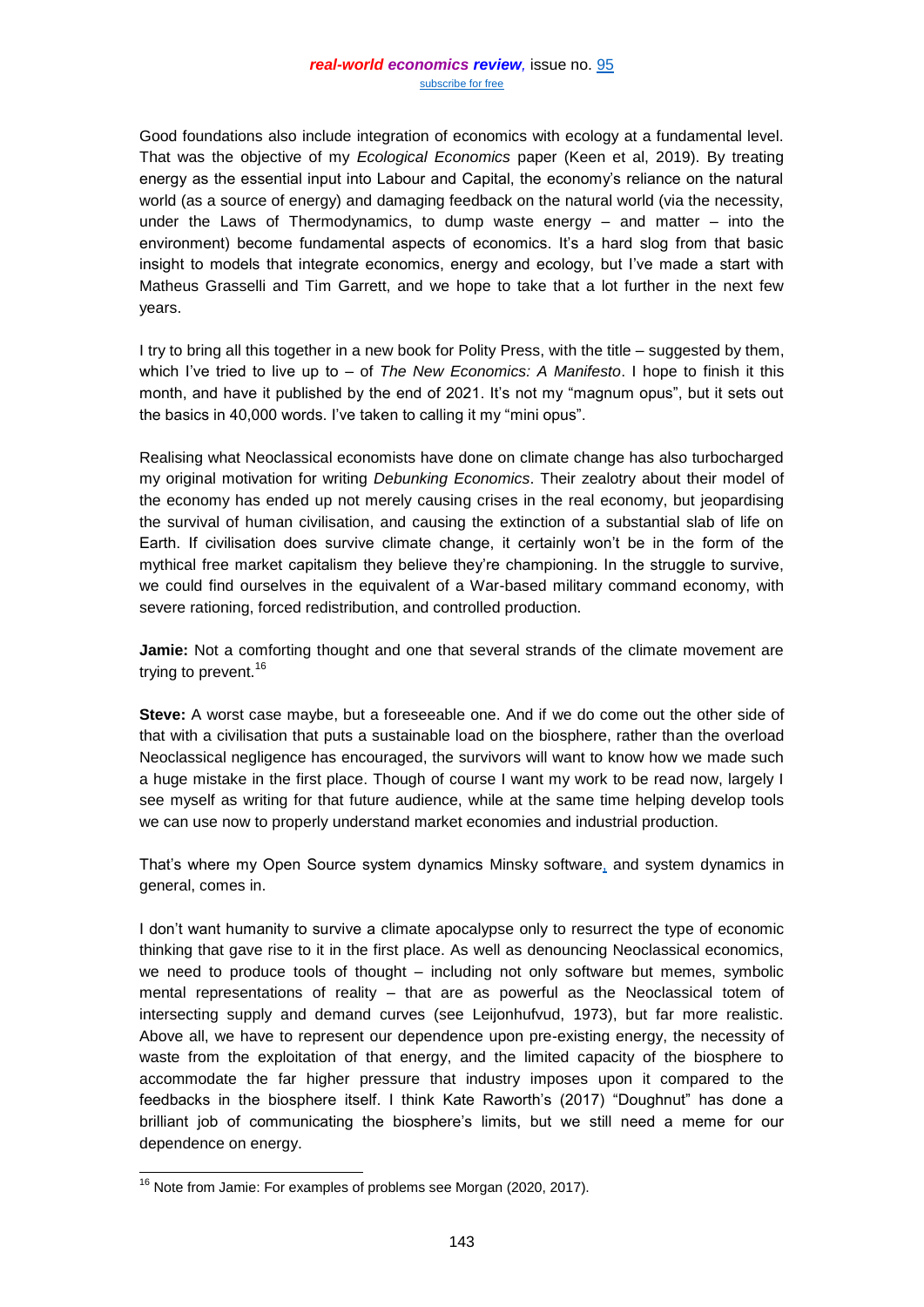

**Figure 3: Keen's Goodwin-based model of Minsky's Financial Instability Hypothesis in [Minsky](https://sourceforge.net/projects/minsky/)** 

**Jamie:** Raworth's work has certainly been high-profile and has a lot of champions – Tim Jackson, George Monbiot etc. It is also worth noting that George Lakoff suggested several years ago that climate activism needed a more effective communicative framework to compete with or displace the current more problematic framing of the whole problem (neoliberalism etc.). Still, there are also various critiques and counter-critiques of Raworth's work within and without academia and climate activism. What is your preferred imagery?<sup>17</sup>

**Steve:** My preferred meme is the wheel, or water wheel: it has the same shape as the doughnut, but it won't turn without moving water coming from the environment.

**Jamie:** And if there is any final thought you would want to leave a reader with, it would be...

**Steve:** Overall, the travesty that is Neoclassical climate change economics has elevated the struggle heterodox economists have waged for realism in economics from an issue merely about the proper nature of economics to a key requirement for humanity to have a future at all. This isn't just about the right way to do economics anymore; it's about the survival of human civilisation. If we are to have a future, then Neoclassical economics has to go, and we heterodox economists have to replace it with something properly grounded in the physical reality of planet Earth.

 $\overline{\phantom{a}}$ <sup>17</sup> See Lakoff (2010); and in the *Globalizations* collection (Spash, 2020).

See also: [https://theconversation.com/economists-are-more-like-storytellers-than-scientists-dont-let-the](https://eur02.safelinks.protection.outlook.com/?url=https%3A%2F%2Ftheconversation.com%2Feconomists-are-more-like-storytellers-than-scientists-dont-let-the-nobel-for-economic-sciences-fool-you-147722&data=04%7C01%7Cj.a.morgan%40leedsbeckett.ac.uk%7C44eacd1bf2e74305c52b08d870266ce4%7Cd79a81124fbe417aa112cd0fb490d85c%7C0%7C1%7C637382657621093917%7CUnknown%7CTWFpbGZsb3d8eyJWIjoiMC4wLjAwMDAiLCJQIjoiV2luMzIiLCJBTiI6Ik1haWwiLCJXVCI6Mn0%3D%7C1000&sdata=Ah69C6jowPh4xocWu9oygra9LTqeuiJX4EiXxNdrvN8%3D&reserved=0)[nobel-for-economic-sciences-fool-you-147722](https://eur02.safelinks.protection.outlook.com/?url=https%3A%2F%2Ftheconversation.com%2Feconomists-are-more-like-storytellers-than-scientists-dont-let-the-nobel-for-economic-sciences-fool-you-147722&data=04%7C01%7Cj.a.morgan%40leedsbeckett.ac.uk%7C44eacd1bf2e74305c52b08d870266ce4%7Cd79a81124fbe417aa112cd0fb490d85c%7C0%7C1%7C637382657621093917%7CUnknown%7CTWFpbGZsb3d8eyJWIjoiMC4wLjAwMDAiLCJQIjoiV2luMzIiLCJBTiI6Ik1haWwiLCJXVCI6Mn0%3D%7C1000&sdata=Ah69C6jowPh4xocWu9oygra9LTqeuiJX4EiXxNdrvN8%3D&reserved=0)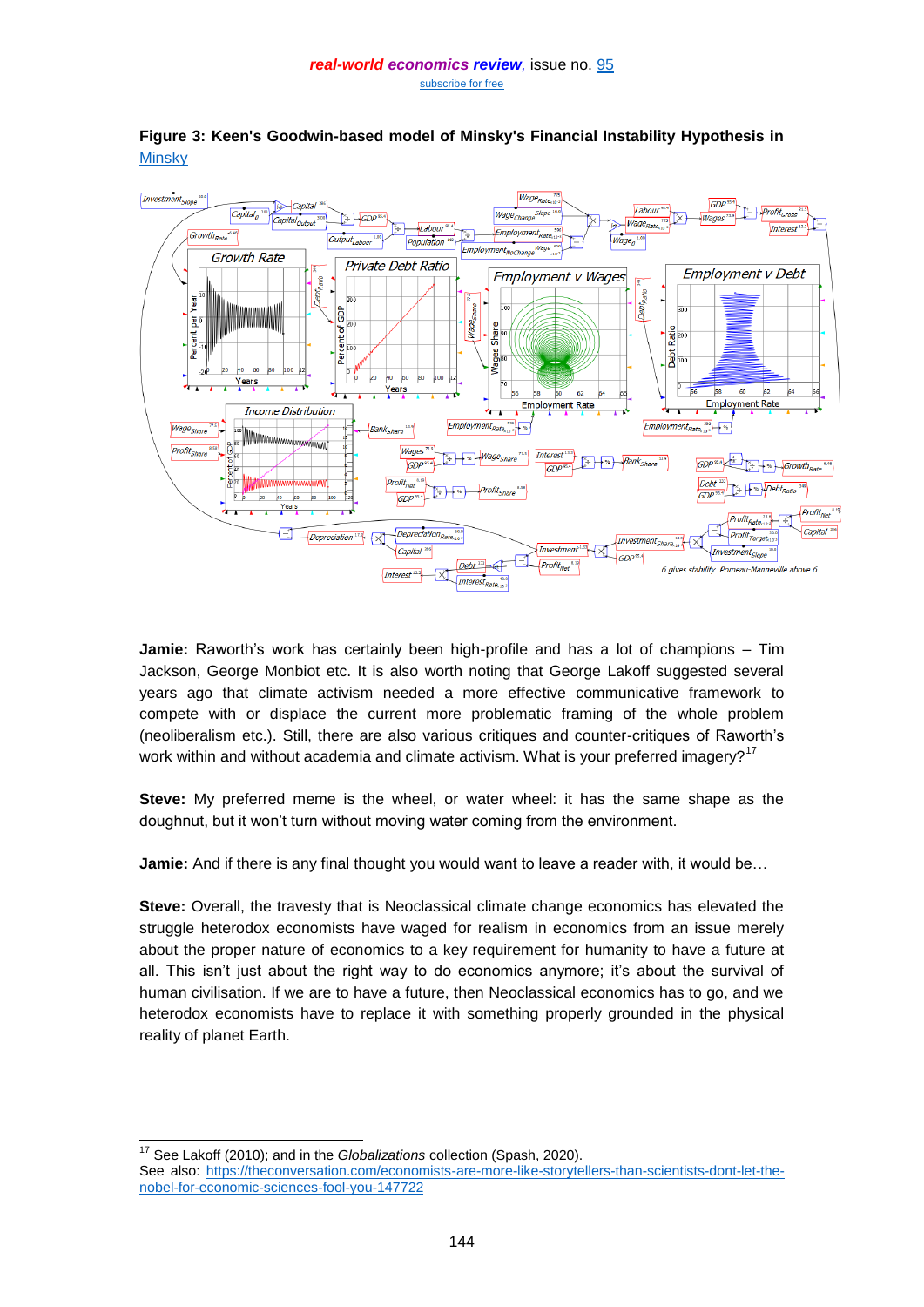### **References**

Arent, D. J., R.S.J. Tol, E. Faust, J.P. Hella, S. Kumar, K.M. Strzepek, F.L. Tóth, and D. Yan (2014) "Key economic sectors and services." *AR5 IPCC Climate Change 2014: Impacts, Adaptation, and Vulnerability. Part A: Global and Sectoral Aspects. Contribution of Working Group II to the Fifth Assessment Report of the Intergovernmental Panel on Climate Change.* Geneva: IPCC and C. B. Field, V. R. Barros, D. J. Dokkenet al. Cambridge: Cambridge University Press, 659-708.

Asefi-Najafabady, S. Villegas-Ortiz, L. and Morgan, J. (2020) "The failure of Integrated Assessment Models as a response to 'climate emergency' and ecological breakdown: the Emperor has no clothes." *Globalizations.* <https://doi.org/10.1080/14747731.2020.1853958>

Bardi, U. (2018) "Why economists can't understand complex systems: Not even the Nobel Prize, William Nordhaus." *Resilience*: [https://www.resilience.org/stories/2018-10-24/why-economists-cant-understand](https://www.resilience.org/stories/2018-10-24/why-economists-cant-understand-complex-systems-not-even-the-nobel-prize-william-nordhaus/)[complex-systems-not-even-the-nobel-prize-william-nordhaus/](https://www.resilience.org/stories/2018-10-24/why-economists-cant-understand-complex-systems-not-even-the-nobel-prize-william-nordhaus/) 

Christensen, J. and Olhoff, A. (2019) *Lessons from a Decade of Emissions Gap Assessments.* Nairobi: UNEP.

Dale, G. (2018) "The Nobel Prize in climate chaos." The Ecologist, October 12<sup>th</sup> <https://theecologist.org/2018/oct/12/nobel-prize-climate-chaos-romer-nordhaus-and-ipcc>

Daly, H. (2015) *Essays Against Growthism.* London: WEA/College Books.

Forrester, J. Gilbert, W. and Nathaniel, J. (1974) "The debate on "World Dynamics": A response to Nordhaus." *Policy Sciences* 5(2): 169-190.

Fullbrook, E. and Morgan, J. (Eds) (2019) *Economics and the Ecosystem.* Bristol: World Economic Association Books.

Galbraith, J. K. (2020) "Economics and the climate catastrophe." *Globalizations.* [https://doi.org/10.1080/14747731.2020.1807858.](https://doi.org/10.1080/14747731.2020.1807858)

Gallegati, M. Keen, S. Lux, T. and Ormerod, P. (2006) "Worrying Trends in Econophysics." *Physica A: Statistical Mechanics and its Applications.* 370 (1), 1-6.

Garrett, T. J. Grasselli, M. and Keen, S. (2020) "Past world economic production constrains current energy demands: Persistent scaling with implications for economic growth and climate change mitigation." *PLoS ONE* 15, [https://doi.org/10.1371/journal.pone.0237672.](https://doi.org/10.1371/journal.pone.0237672)

Gelman, A. (2019) "The climate economics echo chamber: Gremlins and the people (including a Nobel prize winner) who support them."

[https://statmodeling.stat.columbia.edu/2019/11/01/the-environmental-economics-echo-chamber](https://statmodeling.stat.columbia.edu/2019/11/01/the-environmental-economics-echo-chamber-gremlins-and-the-people-including-a-nobel-prize-winner-who-support-them/)[gremlins-and-the-people-including-a-nobel-prize-winner-who-support-them/.](https://statmodeling.stat.columbia.edu/2019/11/01/the-environmental-economics-echo-chamber-gremlins-and-the-people-including-a-nobel-prize-winner-who-support-them/)

Gills, B. K. and Morgan, J. (2020a) "Economics and Climate Emergency." *Globalizations,*  [https://doi.org/10.1080/14747731.2020.1841527.](https://doi.org/10.1080/14747731.2020.1841527)

Gills, B. K. and Morgan, J. (2020b) "Teaching climate complacency: mainstream economics textbooks and the need for transformation in economics education." *Globalizations.* [https://doi.org/10.1080/14747731.2020.1808413.](https://doi.org/10.1080/14747731.2020.1808413)

Giroux. H. A. (2014) *Neoliberalism's War on Higher Education*. 2<sup>nd</sup> ed. Chicago, Haymarket Books.

Hanley, B. P. Keen, S. and Church, G. (2020) "A call for a three-tiered pandemic public health strategy in context of SARS-CoV-2." *Rejuvenation Research* doi: [10.1089/rej.2020.2363](https://dx.doi.org/10.1089%2Frej.2020.2363)

Hickel, J. (2018) "The Nobel prize for climate catastrophe." *Foreign Policy,* December 6<sup>th</sup>.

Hickel, J. and Kallis, G. (2019) "Is green growth possible?" *New Political Economy.* 25(4): 469-486.

IPCC (2018, October) *Global Warming of 1.5<sup>0</sup>C: Summary for policymakers*. Geneva: Author.

Keen, S. (2020a) "The appallingly bad Neoclassical Economics of climate change." *Globalizations.* [https://doi.org/10.1080/14747731.2020.1807856.](https://doi.org/10.1080/14747731.2020.1807856)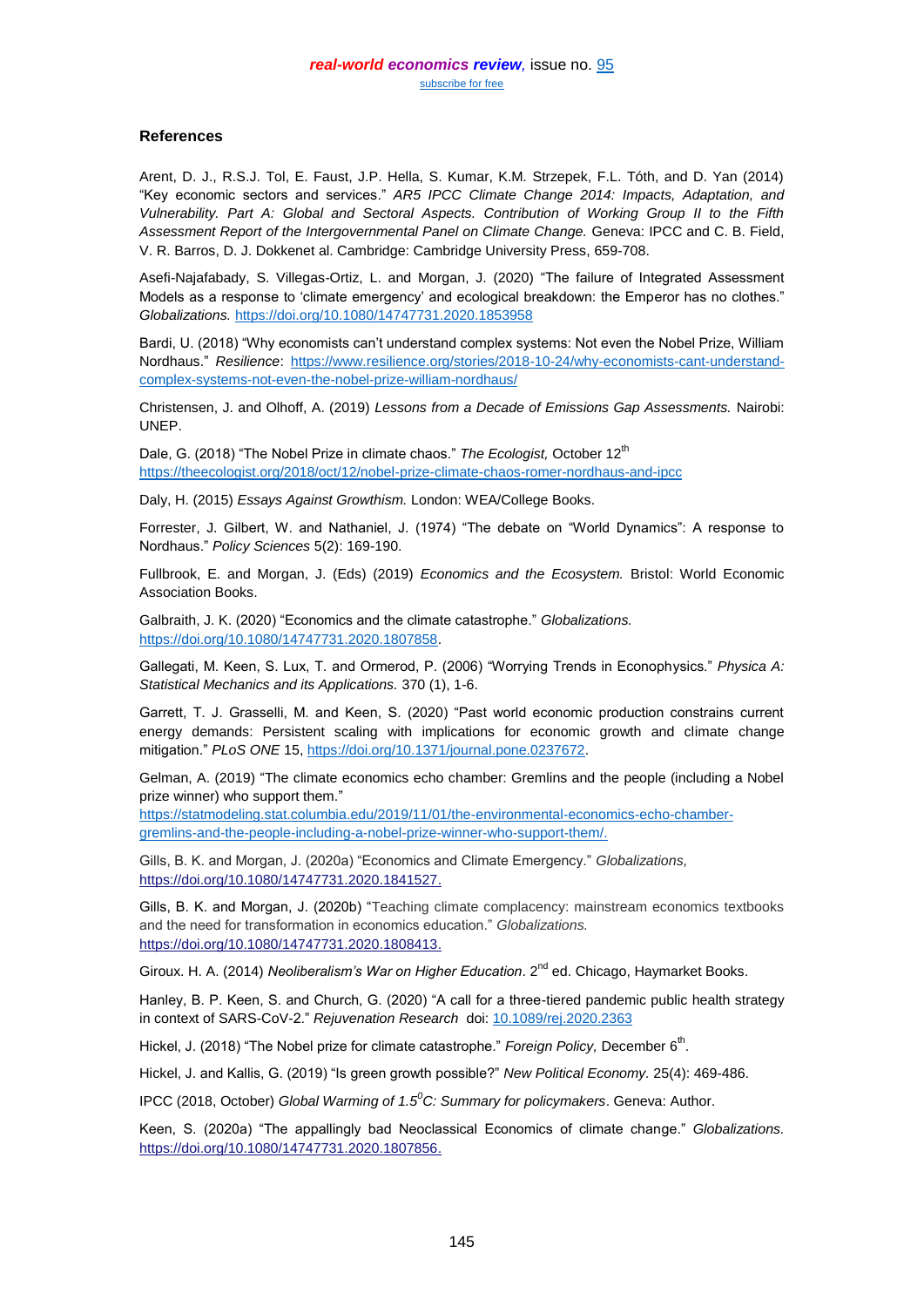Keen, S. (2020b) "Emergent Macroeconomics: Deriving Minsky's Financial Instability Hypothesis directly from macroeconomic definitions." *Review of Political Economy.* 32 (3): 342-370.

Keen, S. (2020c) "Burying Samuelson's Multiplier-Accelerator and Resurrecting Goodwin's Growth Cycle in Minsky. In Cavana, R. Dangerfield, O. Pavlov, M. Radzicki, M ad Wheat, I. (eds.) *Feedback Economics.* New York: Springer.

Keen. S. (2017a) "Trade and the gains from diversity: Why economists failed to predict the consequences of Brexit." *Globalizations.* 14(6): 803-809.

Keen, S. (2017b) *Can We Avoid Another Financial Crisis?* Cambridge: Polity Press.

Keen, S. (2016) *Developing an Economics for the Post-Crisis World.* London: College Books and World Economics Association.

Keen, S. (2014) "Endogenous money and effective demand." *Review of Keynesian Economics.* 2(3): 271-291.

Keen, S. (2011 [2001]) *Debunking Economics.* London: Zed Books.

Keen, S. (1993) "Use-value exchange value and the demise of Marx's labour theory of value." *Journal of the History of Economic Thought.* 15 (1): 107-121.

Keen, S., Ayres, R. And Standish R. (2019) "A Note on the Role of Energy in Production." *Ecological Economics.* 157: 40-46.

Lakoff, G. (2010) "Why it matters how we frame the environment." *Environmental Communication* 4(1): 70-81.

Lamb, W. Mattioli, G. Levi, S. Roberts, J. Capstick, S. Creutzig, F. Minx, J. Muller-Hansen, F. Culhane, T. and Steinberger, J. (2020) "Discourses of climate delay." *Global Sustainability.* 3, e17, 1–5. [https://doi.org/10.1017/sus.2020.13.](https://doi.org/10.1017/sus.2020.13)

Lee, F. (1998) *Post Keynesian Price Theory*. Cambridge: Cambridge University Press.

Leijonhufvud, A. (1973) "Life among the Econ." *Western Economic Journal* 11: 327-337.

Lenton, T. Rockstrom, J. Gaffney, O. Rahmstorf, S. Richardson, K. Steffen, W. and Schellnuber, H. (2020) "Climate tipping points too risky to bet against." *Nature.* 575: 592-595, November 28<sup>th</sup>

Lomborg, B. (2020) "Welfare in the  $21<sup>st</sup>$  century: Increasing development, reducing inequality, the impact of climate change, and the cost of climate policies." *Technological Forecasting and Social Change* 156: 119981.

Lynch, K. (2006) "Neo-liberalism and Marketisation: the implications for higher education." *European Educational Research Journal,* 5(1): 1-17.

Morgan, J. (2020) "Electric Vehicles: The future we made and the problem of unmaking it." *Cambridge Journal of Economics.* 44(4): 953-977. [https://doi.org/10.1093/cje/beaa022.](https://doi.org/10.1093/cje/beaa022)

Morgan, J. (2017) "Piketty and the growth dilemma revisited in the context of ecological economics." *Ecological Economics*, 136: 169–177[. https://doi.org/10.1016/j.ecolecon.2017.02.024.](https://doi.org/10.1016/j.ecolecon.2017.02.024)

Nordhaus, W. D. (1991) "To Slow or Not to Slow: The Economics of The Greenhouse Effect." *The Economic Journal.* 101(407): 920-937.

Parrique T. Barth J. Briens F. Kerschner, C. Kraus-Polk A. Kuokkanen A. and Spangenberg J. H. (2019). *Decoupling debunked.* European Environmental Bureau. eeb.org/library/decoupling-debunked.

Patomäki, H. (2019) "Repurposing the university in the 21st century: toward a progressive global vision." *Globalizations* 16(5): 751-762.

Pindyck, R. S. (2017) "The Use and Misuse of Models for Climate Policy." *Review of Environmental Economics and Policy.* 11(1): 100-114.

Raworth, K. (2017) *Doughnut Economics.* White River Junction: Chelsea Green Publishing.

Ripple, W. Wolf, C. Newsome, T. Barnbard, P. Moomaw, W. and 11,258 signatories (2020) "World Scientists' Warning of a Climate Emergency." *BioScience. 70*(1): 8-12.